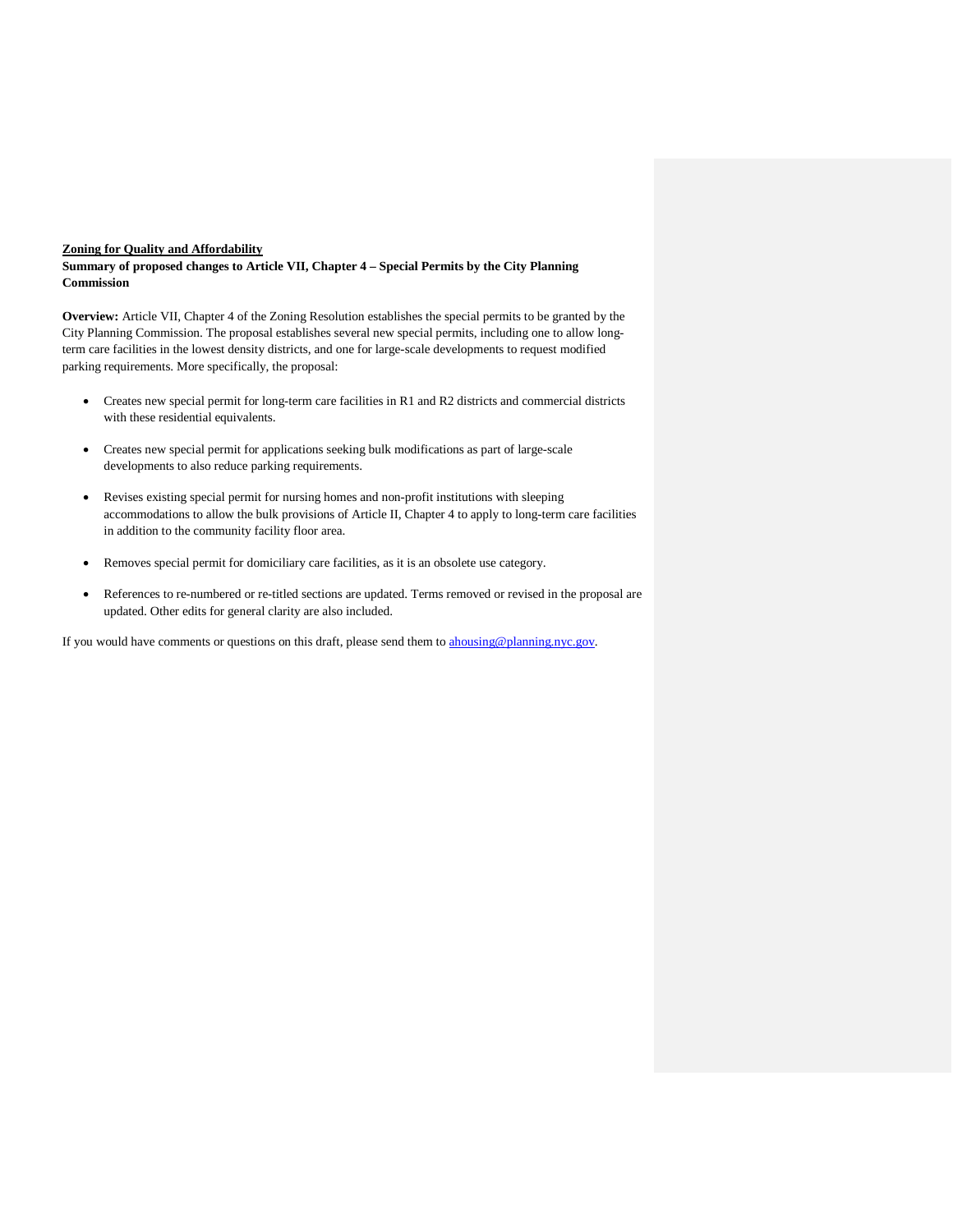Matter in underline is new, to be added; Matter in strikeout is to be deleted; Matter within # # is defined in Section 12-10; \* \* \* indicates where unchanged text appears in the Zoning Resolution

# **Article VII - Administration**

**Chapter 4 Special Permits by the City Planning Commission**

**74-50 OFF-STREET PARKING ESTABLISHMENTS**

**74-53**

**Accessory Group Parking Facilities for Uses in Large-Scale Residential Developments or Large-Scale Community Facility Developments or Large-Scale General Developments**

\* \* \*

\* \* \*

#### **74-531**

| Additional parking spaces or roof parking for accessory group parking facilities                                 | Commented [DCP1]: Creating Sub-section title                                  |
|------------------------------------------------------------------------------------------------------------------|-------------------------------------------------------------------------------|
|                                                                                                                  | for existing special permit to reflect new<br>special permit below in 74-532. |
| The City Planning Commission may permit #group parking facilities accessory# to #uses# in #large-scale           |                                                                               |
| residential developments# or #large-scale community facility developments# or #large-scale general               |                                                                               |
| developments# with more than the prescribed maximum number of parking spaces set forth in Sections 25-12, 36-    |                                                                               |
| 12 and 44-12 (Maximum Size of Accessory Group Parking Facilities) or may permit modifications of the             |                                                                               |
| applicable provisions of Sections 25-11, 36-11 and 44-11 (General Provisions) so as to permit off-street parking |                                                                               |

**74-532**

**Reduction or waiver of parking requirements for accessory group parking facilities**

spaces #accessory# to such #uses# to be located on the roof of a #building#.

The City Planning Commission may, in conjunction with an application for a #large-scale residential development# or #large-scale general development# in the #transit zone# seeking a #bulk# modification, reduce or waive the number of required #accessory residential# off-street parking spaces, including any spaces previously required for an existing #building#, provided that the Commission finds that:

\* \* \*

**Commented [DCP2]:** New CPC special permit to reduce parking in conjunction with applications seeking a bulk modification for large-scale developments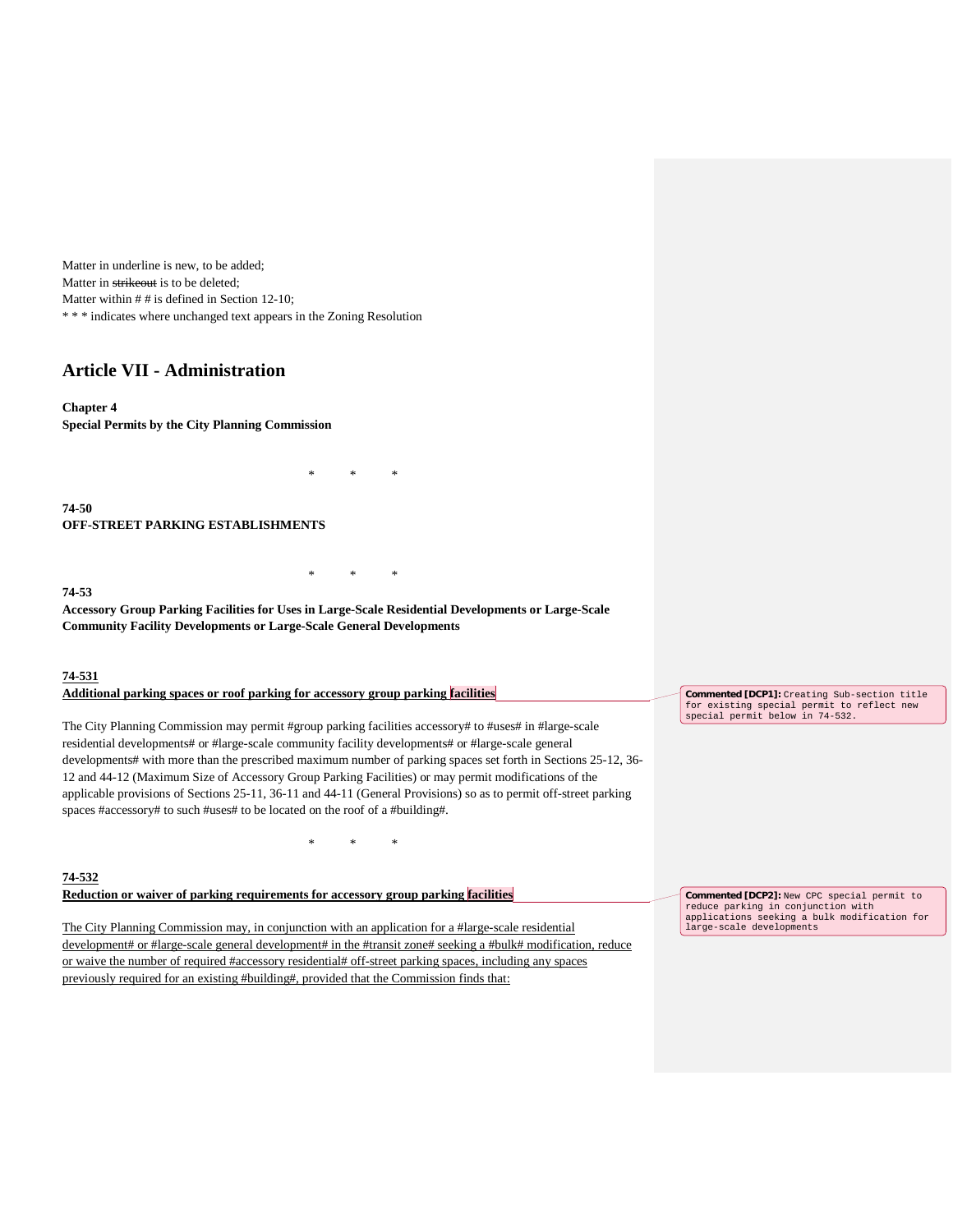- (1) where the applicant is seeking a reduction of parking spaces required by Section 25-23 (Requirements Where Group Parking Facilities Are Provided), such reduction will facilitate the development of #income-restricted housing units#, as defined in Section 12-10 (DEFINITIONS), in such #large-scale residential development# or #large-scale general development#;
- (2) the anticipated rates of automobile ownership for residents of such #large-scale residential development# or #large-scale general development# are minimal and that such reduction or waiver is warranted;
- (3) such reduction of parking spaces will not have undue adverse impacts on the residents, businesses or community facilities in the surrounding area; and
- (4) such reduction of parking spaces will result in a better site plan with better quality open areas.

In determining the amount of parking spaces to reduce or waive, the Commission may take into account current automobile ownership patterns for an existing #building# containing #residences# on the #zoning lot#, as applicable.

The City Planning Commission may prescribe additional conditions and safeguards to minimize adverse effects on the surrounding area.

\* \* \*

**74-63 Bus Stations**

**74-634**

## **Subway station improvements in Downtown Brooklyn and in Commercial Districts of 10 FAR and above in Manhattan**

\* \* \*

The City Planning Commission may grant, by special permit, a #floor area# bonus not to exceed 20 percent of the basic maximum #floor area ratio# permitted by the underlying district regulations, and may waive or modify the provisions of Article III, Chapter 7 (Special Regulations), and the #street wall# continuity provisions of Sections 81-43 (Street Wall Continuity Along Designated Streets), 91-31 (Street Wall Regulations) or 101-47 (Special Street Wall Location Regulations) for #developments# or #enlargements# located on #zoning lots# where major improvements to adjacent subway stations are provided in accordance with the provisions of this Section. For the purposes of this Section, "adjacent" shall mean that upon completion of the improvement, the #zoning lot# will physically adjoin a subway station mezzanine, platform, concourse or connecting passageway. Subway stations where such improvements may be constructed are those stations located within the #Special Midtown District# as listed in Section 81-292 (Subway station improvements), the #Special Lower Manhattan District# as listed in Section 91-43 (Special Permit for Subway Station Improvements), the #Special Downtown Brooklyn District# as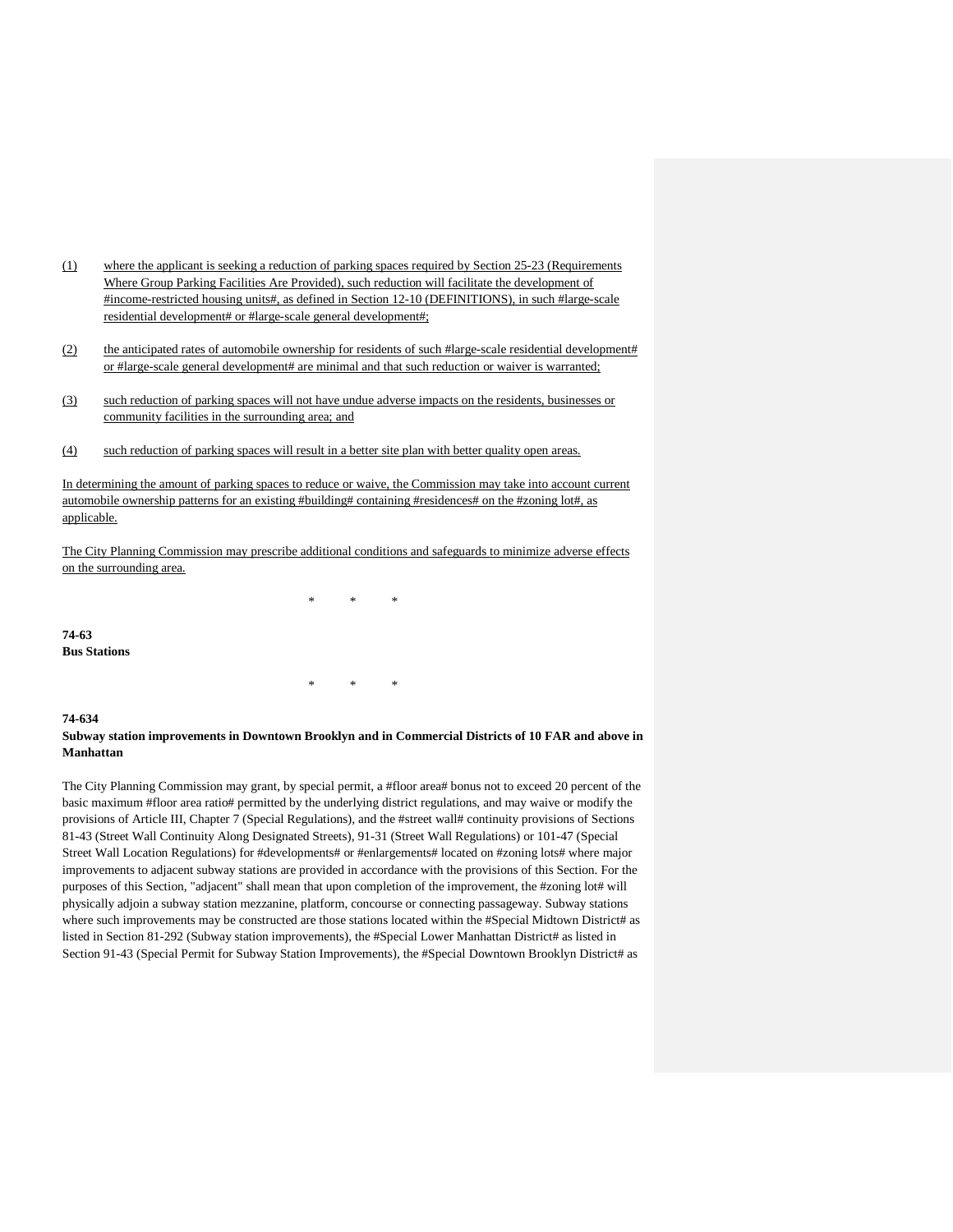listed in Section 101-211 (Special permit for subway station improvements), the #Special Union Square District# as listed in Section 118-60 118-50 and those stations listed in the following table:

\* \* \*

\* \* \*

\* \* \*

# **74-70 NON-PROFIT HOSPITAL STAFF DWELLINGS**

**74-74 Large-Scale General Development**

#### **74-743 Special provisions for bulk modification**

- (a) For a #large-scale general development#, the City Planning Commission may permit:
	- (1) distribution of total allowable #floor area#, #rooming units#, #dwelling units#, #lot coverage# and total required #open space# under the applicable district regulations within a #large-scale general development# without regard for #zoning lot lines# or district boundaries, subject to the following limitations:

\* \* \*

(4) the maximum #floor area ratio# permitted pursuant to Section 23-142 (In R6, R7, R8 or R9 Districts Open space and floor area regulations in other R1 and R2 Districts and R3 through R5 Districts) for the applicable district without regard for #height factor# or #open space ratio# requirements, provided that the #large-scale general development# is located partially in a C6-1, C6-2 or C6-3 District within the boundaries of Community Districts 2 or 7 in Manhattan or located within a C4-4 District within the boundaries of Queens Community District 7 and that a minimum of 50 percent of the required #open space# is provided within the #large-scale general development#. Required #open space# for the purposes of this paragraph, (a)(4), shall be calculated by utilizing the smallest #open space ratio# at the maximum #floor area ratio#, pursuant to Section 23-142 for the applicable district;

\* \* \*

**Commented [DCP3]:** Updating cross reference.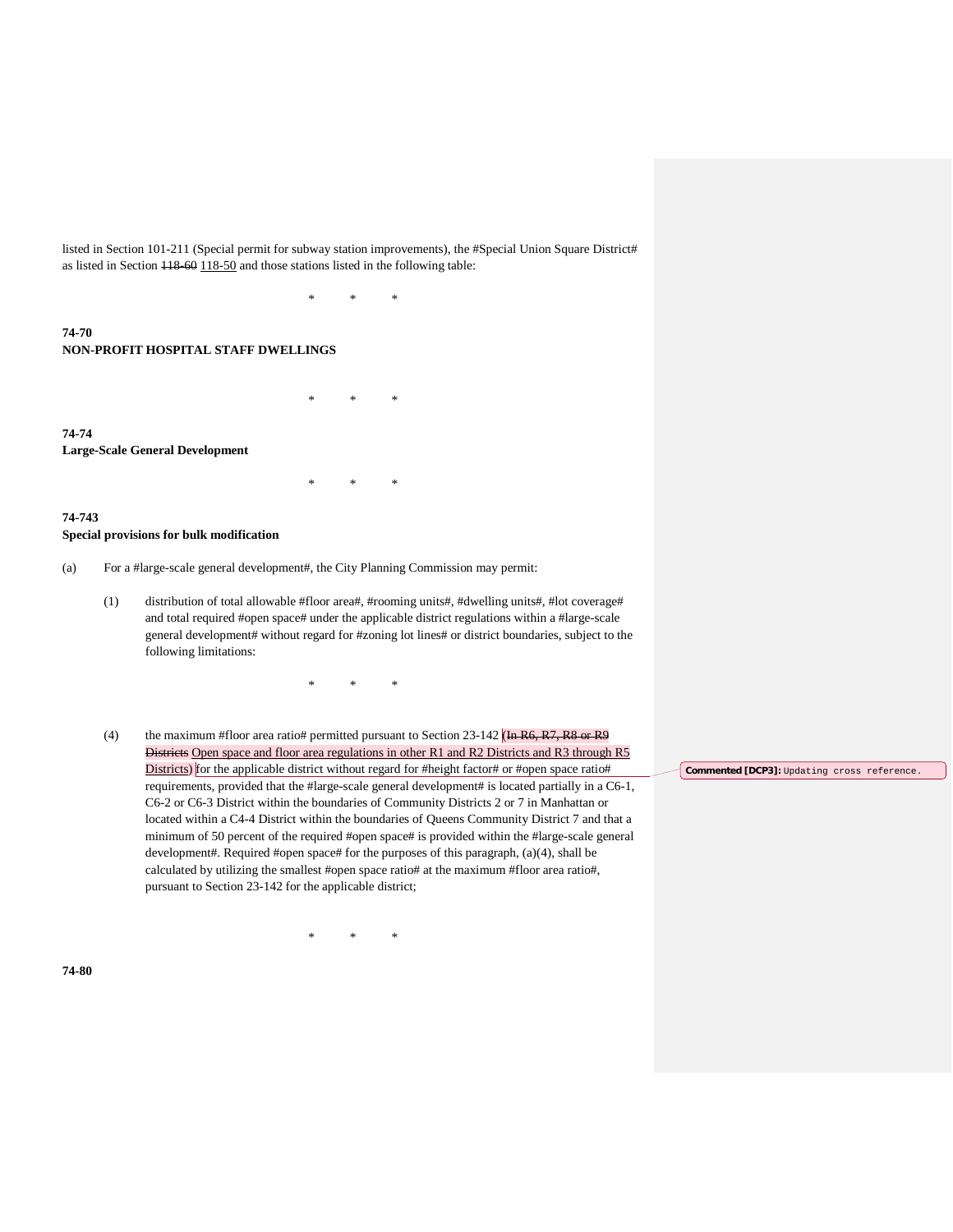## **TRANSIENT HOTELS**

### **74-81 Affordable Independent Residences for Seniors Non-profit Residences for the Elderly**

The related #accessory# social and welfare facilities minimum requirement, as set forth in Section 12-10 (DEFINITIONS – Affordable Independent Residences for Seniors Non-profit Residence for the Elderly) may be reduced or waived in any #affordable independent residence for seniors# #non-profit residence for the elderly# as to which the City Planning Commission makes the following findings:

\* \* \*

(a) the proposed #affordable independent residence for seniors# #non-profit residence for the elderly# is an addition to or #enlargement# or expansion of an existing #affordable independent residence for seniors# #non-profit residence for the elderly# and is located on a #zoning lot# no portion of which is more than 1,500 feet from the existing #affordable independent residence for seniors# #non-profit residence for the elderly#;

- (b) both  $\frac{\text{Haffordable independent residence for senior} \text{smiors}}{\text{Hmon profit residues}}$  for the elderly# will be owned, operated and maintained by the same sponsoring organization;
- (c) the existing  $#affordable$  independent residence for seniors  $#non-profit$  residence for the elderly  $#$  contains related social and welfare facilities which will be used to adequately and conveniently service tenants of both the existing and proposed #affordable independent residence for seniors# #non-profit residences for the elderly#.

The Commission may prescribe appropriate conditions and safeguards to enhance the character and purposes of the project.

\* \* \*

**74-90 USE AND BULK MODIFICATIONS FOR CERTAIN COMMUNITY FACILITY USES**

In all #Residence# and #Commercial Districts# except C7 and C8 Districts, which are in the Community Districts within which, pursuant to Section 22-42 (Certification of Certain Community Facility Uses), nursing homes and health-related facilities are not permitted as-of-right, the City Planning Commission may permit the #development#, #extension# or #enlargement# or change of #use# involving such nursing homes and healthrelated facilities where such #uses# are not permitted as-of-right, provided that the Commission finds:

(a) that the architectural landscaping treatment and the height of the proposed #building# containing such #uses# blends harmoniously with the topography of the surrounding area;

**Commented [DCP4]:** Updating term in title and in section below.

**Commented [DCP5]:** Replacing current special permit with a new permit applicable to R1 and R2 districts in 74-901.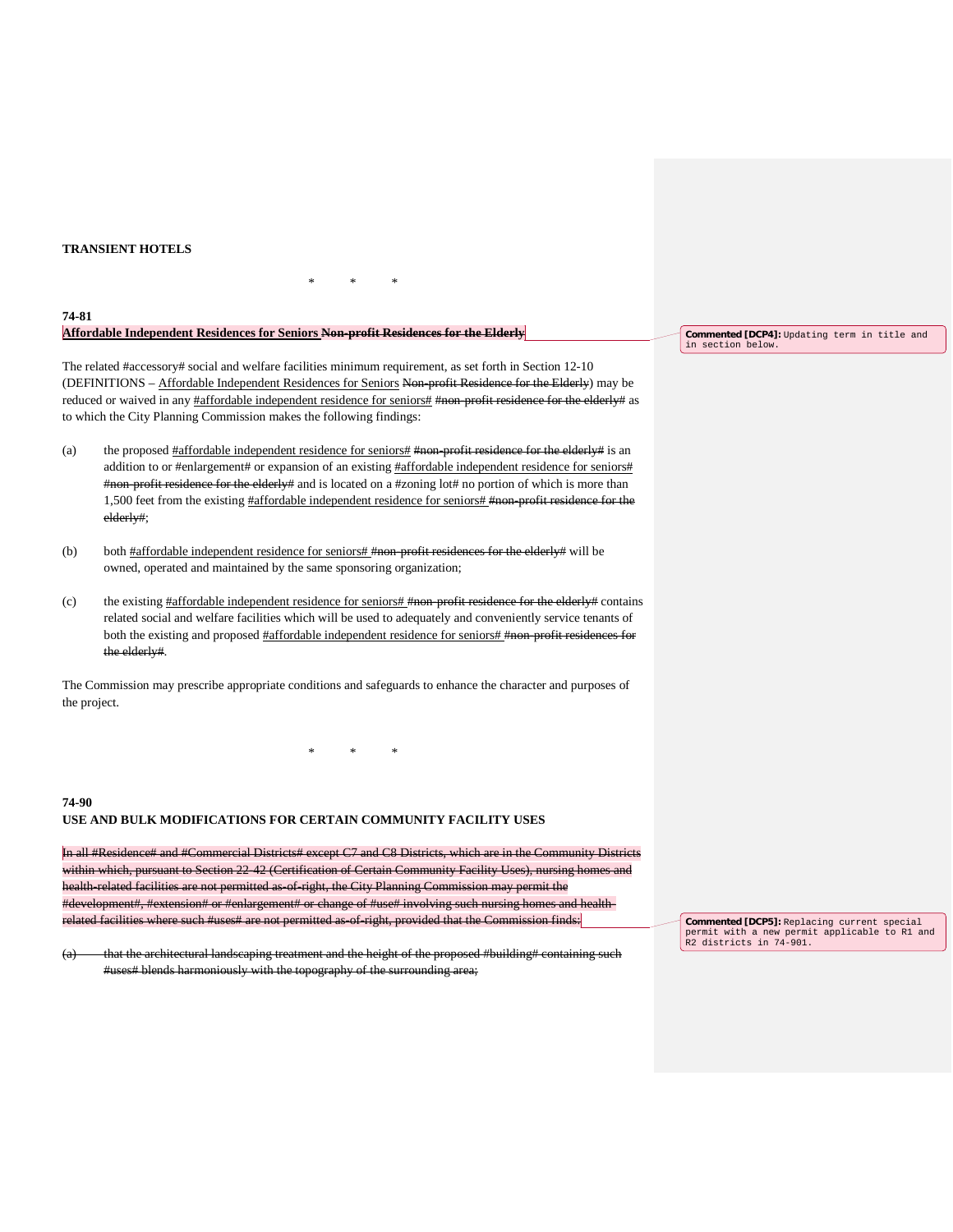- the proposed facility will not require any significant additions to the supporting services of the neighborhood or that provision for adequate supporting services has been made;
- (c) that the #streets# providing access to such #use# are adequate to handle the traffic generated thereby or provision has been made to handle such traffic;
- (d) that the disadvantages to the community imposed by the concentration of these facilities in the Community District are outweighed by the benefits derived from the proposed #use#; and
- that in R1 and R2 Districts, such facilities are not proprietary nursing homes, proprietary health-related facilities or proprietary domiciliary care facilities for adults.

The Commission may prescribe appropriate conditions or safeguards to minimize the adverse effect of any #use# permitted under this Section on the character of the surrounding area.

Where such #use# is authorized by the Commission, it may be eligible for #bulk# modification, pursuant to the provisions of Sections 74-901 or 74-902.

Special permits granted by the Commission under Sections 74-901 or 74-902 on or before January 10, 1974, shall not require further approval or action pursuant to this Section or Sections 22-42 or 32-45.

In the event amendment CP-22490 is not held invalid by the courts, it shall be effective insofar as limiting vested rights is concerned but shall be superseded in all other respects by amendments CP-22490(A) and CP-22566.

#### **74-901**

### **Long-Term Care Facilities in R1 and R2 Districts and certain Commercial Districts**

Pursuant to Section 22-22, the City Planning Commission may permit #long-term care facilities# in R1 and R2 districts, and in C1 and C2 districts mapped within such #Residence Districts#, provided that the following findings are made:

(a) that such #use# is compatible with the character or the future use or development of the surrounding area;

(b) that the #streets# providing access to such #use# are adequate to handle the traffic generated thereby or provision has been made to handle such traffic.

The City Planning Commission may prescribe appropriate conditions and safeguards to minimize adverse effects on the character of the surrounding area.

Where such #use# is authorized by the Commission, it may be eligible for #bulk# modification, pursuant to the provisions of Section 74-902.

**Commented [DCP6]:** New CPC special permit to allow long-term care facilities in R1 and R2 districts as described in 22-00.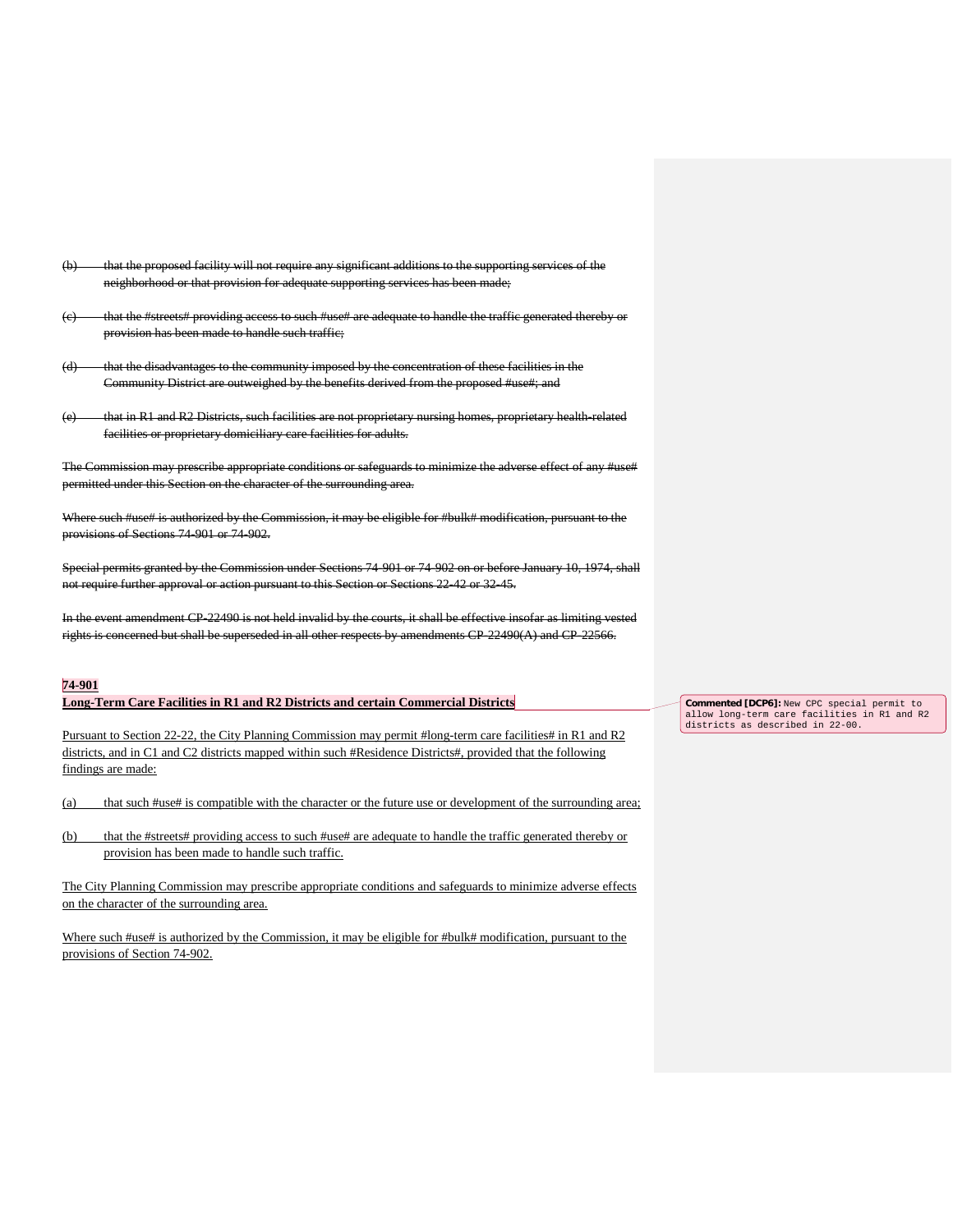|     | 74-901-74-902                                                                                                                                                                                                                                                                                                                         | Commented [DCP7]: Re-numbering.                                                                                                                                                                                                                                                                                                                                                                 |  |  |
|-----|---------------------------------------------------------------------------------------------------------------------------------------------------------------------------------------------------------------------------------------------------------------------------------------------------------------------------------------|-------------------------------------------------------------------------------------------------------------------------------------------------------------------------------------------------------------------------------------------------------------------------------------------------------------------------------------------------------------------------------------------------|--|--|
|     | Certain community facility uses in R1 and R2 Districts and certain Commercial Districts                                                                                                                                                                                                                                               |                                                                                                                                                                                                                                                                                                                                                                                                 |  |  |
|     | In R1 and R2 Districts, and in C1 and C2 Districts mapped within such #Residence Districts# for any                                                                                                                                                                                                                                   |                                                                                                                                                                                                                                                                                                                                                                                                 |  |  |
|     | #development#, #extension# or #enlargement# or change of #use# involving any #community facility uses#                                                                                                                                                                                                                                |                                                                                                                                                                                                                                                                                                                                                                                                 |  |  |
|     | permitted as-of-right pursuant to the provisions of Section 22-13 (Use Group 3) or 22-14 (Use Group 4), or #long-                                                                                                                                                                                                                     |                                                                                                                                                                                                                                                                                                                                                                                                 |  |  |
|     | term care facilities# for which a special permit has been granted pursuant to Section 74-901, other than                                                                                                                                                                                                                              |                                                                                                                                                                                                                                                                                                                                                                                                 |  |  |
|     | domiciliary care facilities for adults or those for which a permit is required by the Board of Standards and Appeals                                                                                                                                                                                                                  |                                                                                                                                                                                                                                                                                                                                                                                                 |  |  |
|     | pursuant to Sections 73 12 (Community Facility Uses in R1 or R2 Districts) or 73 13 (Open Uses in R1 or R2                                                                                                                                                                                                                            |                                                                                                                                                                                                                                                                                                                                                                                                 |  |  |
|     | Districts), the City Planning Commission may permit the allowable #community facility floor area ratio# and #lot                                                                                                                                                                                                                      | <b>Commented [DCP8]:</b> Removing obsolete terms and<br>adding in "long-term care facilities".                                                                                                                                                                                                                                                                                                  |  |  |
|     | coverage# of Section 24-11 (Maximum Floor Area Ratio and Percentage of Lot Coverage) to apply to all such<br>#uses#, provided that the following findings are made:                                                                                                                                                                   |                                                                                                                                                                                                                                                                                                                                                                                                 |  |  |
| (a) | that the distribution of #bulk# on the #zoning lot# will not unduly obstruct the access of light and air in                                                                                                                                                                                                                           |                                                                                                                                                                                                                                                                                                                                                                                                 |  |  |
|     | and to adjoining properties or public #streets#, and will result in satisfactory site planning and satisfactory                                                                                                                                                                                                                       |                                                                                                                                                                                                                                                                                                                                                                                                 |  |  |
|     | urban design relationships of #buildings# to adjacent #streets# and the surrounding area;                                                                                                                                                                                                                                             |                                                                                                                                                                                                                                                                                                                                                                                                 |  |  |
| (b) | that the architectural and landscaping treatment and the height of the proposed #building# containing such                                                                                                                                                                                                                            |                                                                                                                                                                                                                                                                                                                                                                                                 |  |  |
|     | #uses# blends harmoniously with the topography and the surrounding area;                                                                                                                                                                                                                                                              |                                                                                                                                                                                                                                                                                                                                                                                                 |  |  |
| (c) | that the proposed facility will not require any significant additions to the supporting services of the                                                                                                                                                                                                                               |                                                                                                                                                                                                                                                                                                                                                                                                 |  |  |
|     | neighborhood or that provision for adequate supporting services has been made; and                                                                                                                                                                                                                                                    |                                                                                                                                                                                                                                                                                                                                                                                                 |  |  |
| (d) | that the #streets# providing access to such #use# are adequate to handle the traffic generated thereby or<br>provision has been made to handle such traffic.                                                                                                                                                                          |                                                                                                                                                                                                                                                                                                                                                                                                 |  |  |
|     | The Commission may request a report from appropriate governmental agencies with respect to #community<br>facility uses# requesting a special permit under this Section.                                                                                                                                                               |                                                                                                                                                                                                                                                                                                                                                                                                 |  |  |
|     | To minimize traffic congestion in the area, the Commission may require where necessary off-street parking<br>facilities and #accessory# off-street loading berths beyond the amount required by the district regulations.                                                                                                             |                                                                                                                                                                                                                                                                                                                                                                                                 |  |  |
|     | The Commission may prescribe appropriate conditions and safeguards to minimize adverse effects on the<br>character of the surrounding area.                                                                                                                                                                                           |                                                                                                                                                                                                                                                                                                                                                                                                 |  |  |
|     | 74-902 74-903<br>Certain community facility uses in R3 to R9 Districts and certain Commercial Districts<br>The City Planning Commission may permit the #community facility floor area ratio# and the #community facility<br>bulk# provisions to apply to a #development#, #extension# or #enlargement#, or change of #use# containing | Commented [DCP9]: Updating existing CPC<br>special permit applicable in R3 to R9<br>districts that permits a higher floor area<br>ratio for certain community facilities to<br>reflect changes made in Article II Chapter 4.<br>In addition, permitting the development of<br>"long-term care facilities" in non-contextual<br>zoning districts pursuant to the regulations<br>of that chapter. |  |  |
|     |                                                                                                                                                                                                                                                                                                                                       |                                                                                                                                                                                                                                                                                                                                                                                                 |  |  |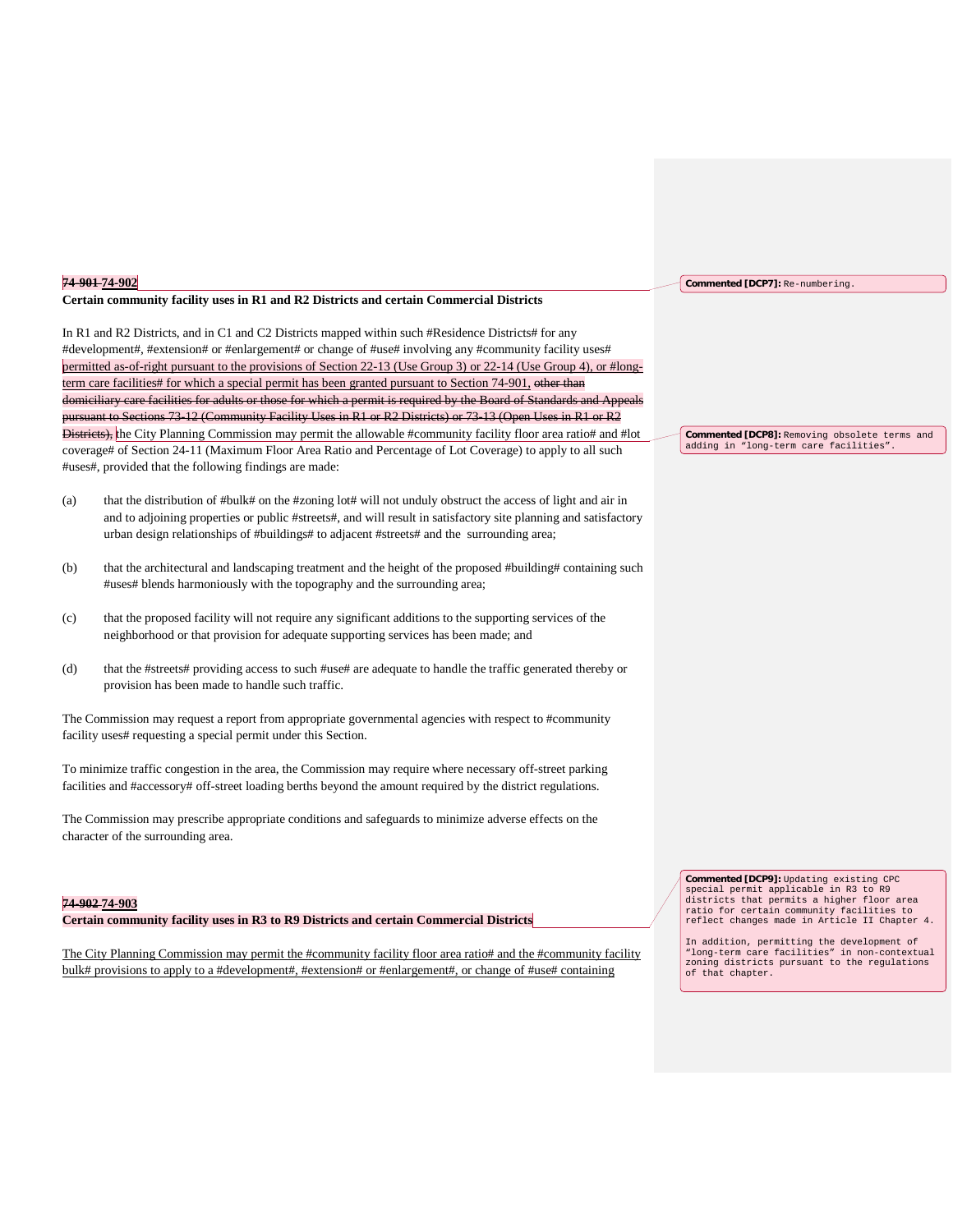#long-term care facilities# or philanthropic or non-profit institutions with sleeping accommodations, as set forth in paragraph (a), provided that the findings in paragraph (b) of this Section are met.

#### (a) The Commission may permit:

- (1) In R3 through R9 Districts, and in C1 or C2 Districts mapped within an R3 through R9 District or #Commercial Districts# with an R3 through R9 District residential equivalent, the #community facility floor area ratio# of Section 24-11 (Maximum Floor Area Ratio and Percentage of Lot Coverage) to apply to #buildings# containing philanthropic or non-profit institutions with sleeping accommodations, as listed in Use Group 3;
- (2) In R3A, R3X, R3-1, R4A, R4B, R4-1, and R5A Districts, and in C1 or C2 Districts mapped within R3A, R3X, R3-1, R4A, R4B, R4-1, and R5A Districts, the #community facility floor area ratio# of Section 24-11 to apply to #buildings# containing #long-term care facilities#, as listed in Use Group 3;
- (3) In R3 through R5 Districts, except R3A, R3X, R3-1, R4A, R4B, R4-1, R5A, and R5D Districts, and in C1 or C2 Districts mapped within an R3 through R5 District, except R3A, R3X, R3-1, R4A, R4B, R4-1, R5A, and R5D Districts, the #bulk# regulations of Article II, Chapter 4, Article III, Chapter 3, or Article III, Chapter 5, as applicable, and the #community facility floor area ratio# of Section 24-11, to apply to #buildings# containing #long-term care facilities#; or
- (4) In R6 through R10 Districts without a letter suffix, and in C1 or C2 Districts mapped within an R6 through R10 District without a letter suffix or in #Commercial Districts# with an R6 through R10 District equivalent without a letter suffix, the #bulk# regulations of Article II Chapter 4, Article III, Chapter 3, or Article III, Chapter 5, as applicable, and the #community facility floor area ratio# of Section 24-11, as applicable, to apply to #buildings# containing #long-term care facilities#.
- (b) In order to grant such a special permit for #community facility floor area ratio# or #community facility bulk#, as applicable, the Commission shall find that:
	- (1) the distribution of #bulk# on the #zoning lot# will not unduly obstruct the access of light and air to adjoining properties or public #streets#, and will result in satisfactory site planning and satisfactory urban design relationships of #buildings# to adjacent #streets# and the surrounding area; and
	- (2) the #streets# providing access to such #use# will be adequate to handle the traffic generated thereby or provision has been made to handle such traffic.

The Commission may request a report from appropriate governmental agencies with respect to #community facility uses# requesting a special permit under this Section.

The Commission may prescribe appropriate conditions and safeguards to minimize adverse effects on the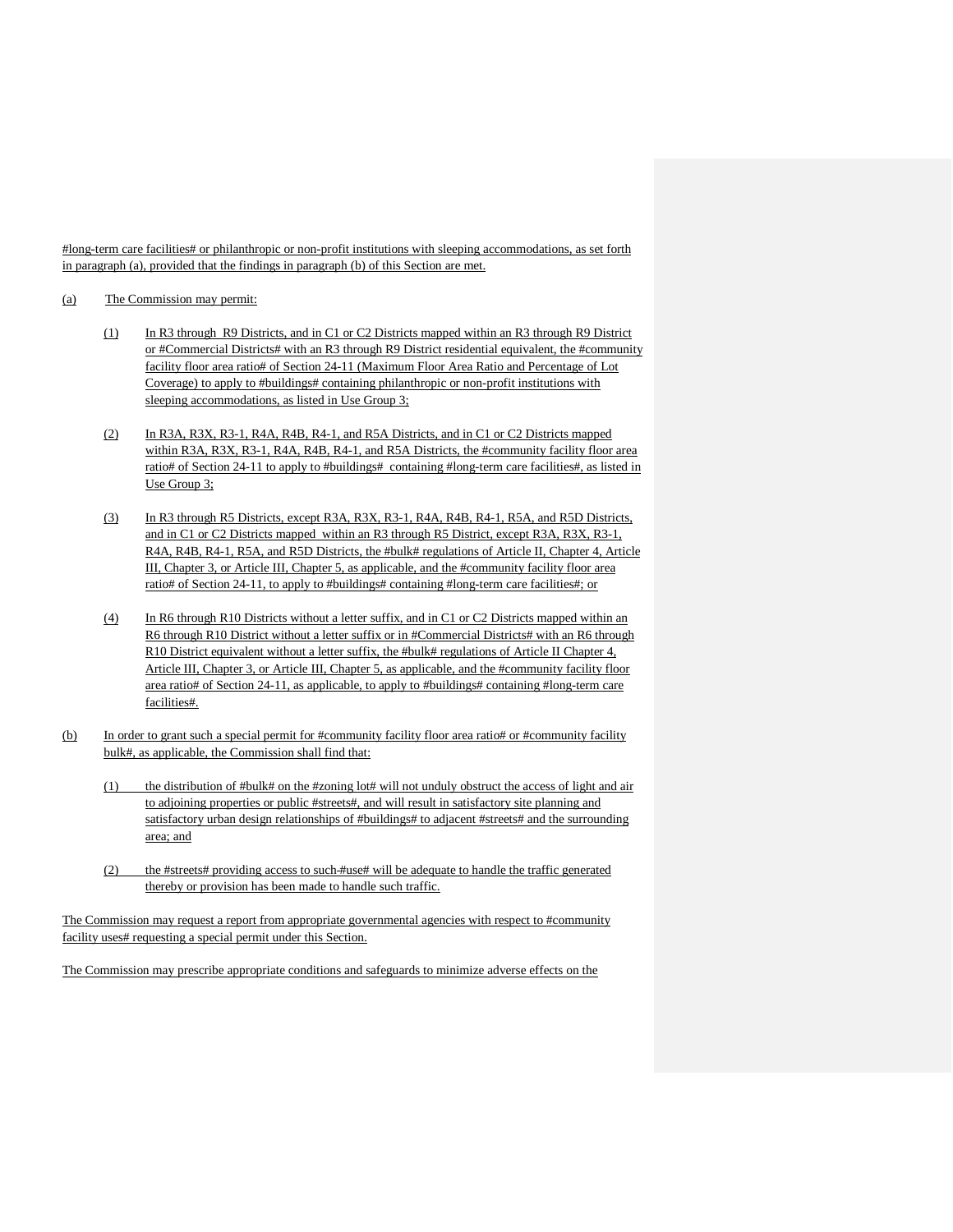#### character of the surrounding area.

In R3, R4, R5, R6, R7, R8 and R9 Districts, and in all #Commercial Districts# except C7 or C8 Districts, the City Planning Commission may permit the allowable #community facility floor area ratio# of Section 24-11 (Maximum Floor Area Ratio and Percentage of Lot Coverage) to apply to any #development#, #extension# or #enlargement#, or change of #use# involving nursing homes, health-related facilities, sanitariums or philanthropic or non-profit institutions as listed in Use Group 3, each of which have secured certification by the appropriate governmental agency ; and in R3, R4, R5, R6 and R7 Districts, and in #Commercial Districts# with the equivalent #residential floor area ratio#, the Commission may permit the allowable #floor area ratio# of Section 23-147 (For non-profit residences for the elderly) to apply to domiciliary homes for adults which have secured certification by the appropriate governmental agency, provided the following findings are made:

- (a) that the distribution of #bulk# on the #zoning lot# will not unduly obstruct the access of light and air to adjoining properties or public #streets#, and will result in satisfactory site planning and satisfactory urban design relationships of #buildings# to adjacent #streets# and the surrounding area;
- (b) that the proposed facility will not require any significant additions to the supporting services of the neighborhood or that provision for adequate supporting services has been made; and
- that the #streets# providing access to such #use# will be adequate to handle the traffic generated thereby or provision has been made to handle such traffic.

The Commission may request a report from appropriate governmental agencies with respect to #comm facility uses# requesting a special permit under this Section.

To minimize traffic congestion in the area, the Commission may require, where necessary, off-street parking facilities and #accessory# off-street loading berths beyond the amount required by the district regulations.

The Commission may prescribe appropriate conditions and safeguards to minimize adverse effects on the character of the surrounding area.

## **74-903**

|  | Consider normits for dominitions some fooilities for adults           |  |
|--|-----------------------------------------------------------------------|--|
|  | <del>opeeral permits for gommethal y care facilities for aguits</del> |  |

In all #Residence# and #Commercial Districts#, except C7 and C8 Districts, the City Planning Commission may permit the #development#, #extension# or #enlargement#, or change of #use# involving domiciliary care facilities for adults, provided that the Commission finds:

(a) that there is a program for residents including a maintenance and security plan for the facility;

(b) that there is a plan designating #open space# recreation areas for the use of the residents of the facility;

**Commented [DCP10]:** Removing special permit for obsolete use.